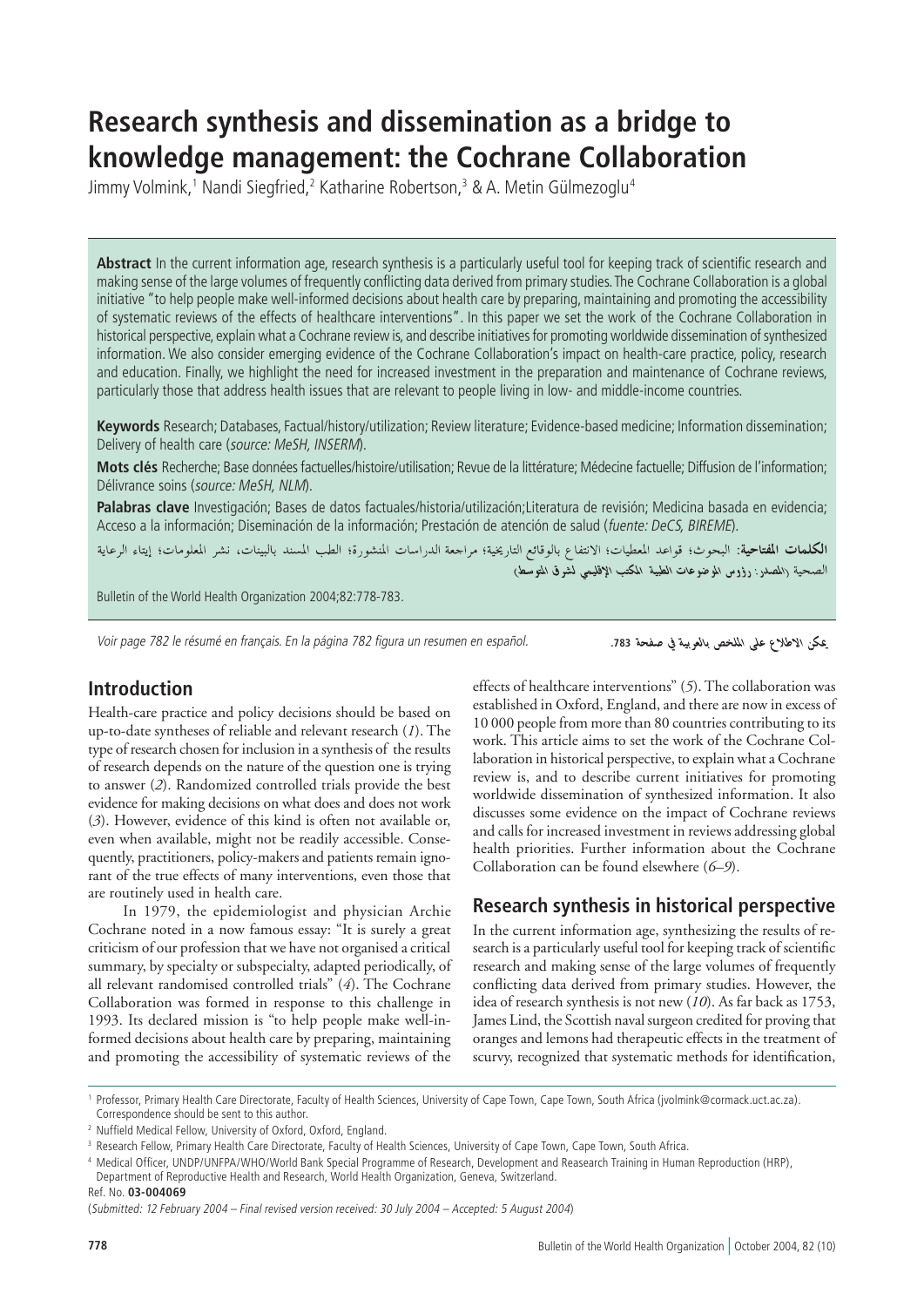### **Special Theme – Bridging the Know–Do Gap in Global Health Jimmy Volmink et al. Synthesizing research and disseminating information**

extraction and appraisal of information from individual studies were necessary for reducing bias in the interpretation of research (*11*). (See Public Health Classic and Commentary, pp 791-796.) These techniques, enhanced in recent years by developments in information technology and epidemiology, remain fundamental to the process of research synthesis.

A different aspect of research synthesis finds its roots in astronomy. Towards the end of the 17th century astronomers found that combining data from individual studies could enhance the certainty of their observations (*10*, *12*). Such methods for reducing statistical imprecision (known today as meta-analysis), were first introduced into medical research 100 years ago by the statistician Karl Pearson. In the course of reporting on the evidence relating to the use of serum inoculations to prevent enteric fever Pearson wrote: "Many of the groups … are far too small to allow of any definite opinion being formed at all, having regard to the size of the probable error involved" (*13*).

He went on to calculate correlation coefficients for each of 11 studies and synthesized these coefficients to produce "average correlations." Statistical procedures for combining the results of individual studies were further refined by statisticians working in the field of agriculture in the 1930s (notably Ronald Fisher). These methods were, however, not widely used until the 1970s when social scientists embraced them (and coined the term meta-analysis).

Notable efforts to apply the tools of meta-analysis in health care began during the mid-1980s with the fields of cardiovascular disease, oncology and perinatal care leading the way (*10*). These developments led to some important medical breakthroughs. For example, in 1988 the Early Breast Cancer Trialists' Collaborative Group used meta-analysis to establish the beneficial effects of tamoxifen and cytotoxic therapy on mortality in patients with early breast cancer (*14*).

Beginning in 1978 the work of Iain Chalmers and colleagues at the UK's National Perinatal Epidemiology Unit led to a large compilation of controlled trials in perinatal medicine (*15*). This prompted an international collaborative effort to prepare hundreds of systematic reviews on trials relating to pregnancy, childbirth and the neonatal period and culminated in the publication of the two-volume compendium *Effective care in pregnancy and childbirth* (*16*). These early seminal works of research synthesis in health care arose out of international collaboration in specific fields. Global collaboration remains an essential ingredient for the success of efforts to synthesize research, and it is therefore one of the key principles upon which the Cochrane Collaboration is founded.

# **Systematic reviews and the Cochrane Collaboration**

Research synthesis uses systematic methods to overcome two types of challenges: bias (systematic error) and statistical imprecision (random error). While it is always important to minimize bias, statistical pooling of the results of different studies to yield a more precise estimate overall is not always possible or appropriate. Because these two dimensions of research synthesis tend to be confused, the Cochrane Collaboration has adopted the term "systematic review" to highlight the distinction. The *Cochrane reviewers' handbook glossary* states that a systematic review is "a review of a clearly formulated question that uses systematic and explicit methods to identify, select and critically

appraise relevant research, and to collect and analyse data from the studies that are included in the review. Statistical methods (meta-analysis) may or may not be used to analyse and summarize the results of the included studies" (*17*). The steps involved in conducting a systematic review are similar to those of other types of research (Box 1).

The Cochrane Collaboration has provided a unique global infrastructure for preparing and maintaining systematic reviews. Cochrane systematic reviews (also known as Cochrane reviews) focus on the benefits and risks of health-care interventions, follow a set format, undergo extensive peer review (starting at the protocol stage), are published electronically in the *Cochrane Library*, and are updated periodically in light of new information and when other ways of improving them are identified. In 2004, issue 1 of the *Cochrane Library* included nearly 2000 completed Cochrane reviews and more than 1400 review protocols of reviews in progress (*5*). Although these reviews address a wide range of health problems, much work remains to be done since recent estimates indicate that at least 10 000 reviews will be necessary to cover all of the important questions related to the effectiveness of health care (*18*). Keeping all of these Cochrane reviews up to date will be a formidable challenge.

To ensure that Cochrane reviews are focused on topics relevant to all consumers of health care, the Cochrane Collaboration actively promotes widespread participation by stakeholders at all stages of the review process. For instance, the Cochrane Consumer Network uses various mechanisms to enable consumers to comment on reviews and protocols prior to publication, to identify important topics for review, and to disseminate the findings of Cochrane reviews to a wide consumer audience. In addition, in response to a survey of reviewers living in developing countries, the collaboration has launched a developing country initiative to increase participation in Cochrane activities by researchers and consumers living in these countries.

# **Are Cochrane reviews reaching health-care decision-makers?**

In the sea of health information available in print and electronic media, much of which is of poor quality, Cochrane reviews represent islands of more reliable evidence. Such information provides a more secure foundation for informing the decisions made by health-care providers, policy-makers, researchers and consumers than do traditional reviews or consensus statements by experts (*19*). Access to Cochrane reviews is therefore crucial.

### Box 1. **Steps involved in preparing a systematic review**

- 1. State the objectives of the review
- 2. Define the eligibility criteria for including studies
- 3. Identify all potentially eligible studies
- 4. Apply the pre-specified eligibility criteria
- 5. Assess the quality of included studies
- 6. Assemble the most complete dataset feasible
- 7. Analyse this dataset using statistical synthesis (meta-analysis) and sensitivity analysis, if appropriate and possible
- 8. Prepare a structured report of the research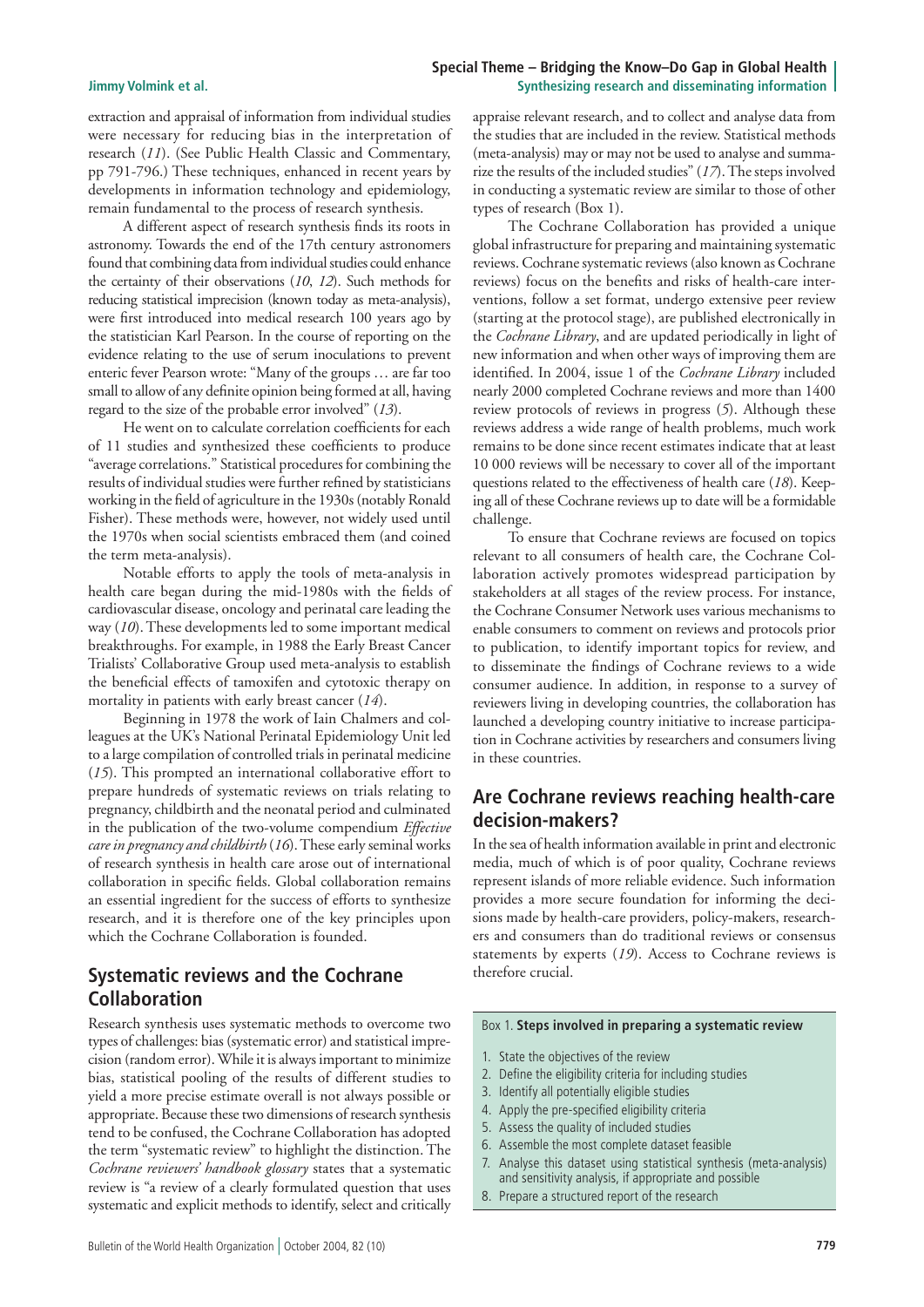### **Special Theme – Bridging the Know–Do Gap in Global Health Synthesizing research and disseminating information Synthesizing Jimmy Volmink et al. Jimmy Volmink et al.**

### **Cochrane Library**

The primary form of dissemination of Cochrane reviews is via the *Cochrane Library*, which is available on CD-ROM and over the Internet through paid subscription (*20*). Access to the *Cochrane Library*, while still a significant problem for people in living in low-income and middle-income countries, is steadily improving as institutional and national subscriptions become more common. In several industrialized countries government grants enable citizens to use the library at no cost (Box 2). In low- and middle-income countries, such as Brazil and South Africa, free access to the library is provided through national subscriptions or through global initiatives promoting access to health-care information, such as the Health InterNetwork Access to Research Initiative (HINARI) (*21*).

HINARI is a partnership led by WHO that allows institutions in low-income countries with annual per capita income of < US\$ 1000 to have free online access to the library and more than 2000 scientific periodicals. Countries with an annual per capita income between US\$ 1000 and US\$ 3000 can obtain access by paying a nominal subscription charge. For institutions to benefit from this initiative reliable, fast and affordable Internet access is needed. Unfortunately this is not available in many low- and middle-income countries. In addition, it is likely that those accessing journals via HINARI will be primarily researchers. Innovative approaches are, therefore, required to reach health workers in developing countries. These may include the use of different forms of media, such as CD-ROMs and print products that summarize the information in an easily readable and understandable format for clinicians. Using satellite technology for digital broadcasting that is downloadable to a personal computer seems promising but currently it is expensive (*22*).

### **Specialized versions of the Cochrane Library**

A number of projects have been launched with the aim of providing access via CD-ROM to Cochrane reviews covering a specific field. These specialist databases include the WHO Reproductive Health Library (*23*), the Mental Health Library (*24*) and the Cancer Library (*25*). The Reproductive Health Library focuses on reproductive health problems associated with the highest global disease burden, and it is the most well established of these databases. In addition to full-text Cochrane reviews, the Reproductive Health Library includes peer-reviewed commentaries that discuss the relevance of the evidence to resourcepoor settings. This library is updated annually and is available on a free-subscription basis — that is, access is free but there is a formal subscription process — to people based in low- and middle-income countries; it is available through a paid subscription to those in industrialized countries. There are more than 13 000 subscribers to the Reproductive Health Library and most of them are based in developing countries.

### **Cochrane reviews in health-care journals**

Given their high quality (*26*) it is not surprising that editors of major health-care journals are keen to consider publishing Cochrane reviews. The *BMJ*, *Lancet*, *JAMA*, *Journal of Health Services Research and Policy*, *Obstetrics and Gynecology*, *South African Medical Journal* and the *British Journal of Surgery* all have policies that welcome submission of versions of Cochrane reviews. Other journals routinely publish abstracts of Cochrane reviews with supplementary commentaries that help clinicians put the evidence into context. The best known

### Box 2. **National and international initiatives to promote access to the Cochrane Library.** (Adapted from the Cochrane Library, Issue 4, 2003)

The following countries have arranged to provided free or reduced rate access to the Cochrane Library

- Australia (http://www.nicsl.com.au/cochrane/index.asp)
- Denmark (http://www.cochrane.dk)
- England (http://www.nelh.nhs.uk/cochrane.asp)
- Finland (http://www.update-software.com/cligng/cliblogon.htm)
- Ireland (http://www.update-software.com/clihng/cliblogon.htm)
- Norway (http://www.update-software.com/cligng/cliblogon.htm)
- South Africa (http://www.sahealthinfo.org/evidence/evidence.htm)
- United Kingdom also provides access to higher education and further education institutions through the Joint Information Systems Committee (http://www.jisc.ac.uk/)
- Wales (http://www.update-software.com/clibng/cliblogon.htm)

Additional efforts to increase access to the Cochrane Library have included several initiatives targeting low-income countries and countries in Latin America and the Caribbean

Initiatives in low-income countries

- Health InterNetwork Access to Research Initiative (HINARI) is a partnership between WHO and several major publishers. HINARI provides free or low-cost access to biomedical and related social science journals, including access to the Cochrane Library to not for-profit institutions in low-income countries. For a list of eligible countries, see http://www.healthinternetwork.org/src/registration. php
- Programme for the Enhancement of Research Information (PERI) is a partnership between the International Network for the Availability of Scientific Publications (INASP) and Update Software. PERI provides low-cost access to the Cochrane Library and additional scientific resources for research institutions in low- and medium–low income countries
- Teaching Aids at Low Cost (TALC) works with Update Software to disseminate the CD-ROM version of the Cochrane Library

Initiatives in Latin America and the Caribbean

• BIREME (the Latin American and Caribbean Center on Health Sciences Information) provides free access to the Cochrane Library (in English, Spanish and Portuguese) to all countries in Latin America and the Caribbean. It is available at http://www.bireme. br/bvs/I/ihome.htm

examples of this type of publication are the *American College of Physicians Journal Club*, *Evidence-based Medicine* and the *American Journal of Family Medicine* (through its Cochrane for Clinicians series).

### **Other forms of dissemination**

Practitioners and policy-makers typically have limited time for reading, and it is therefore important to have shorter versions of Cochrane reviews tailored to their needs. The Global Health Council's *Evidence for Action* series provides one-page synopses of Cochrane and other systematic reviews for its worldwide membership. These summaries are produced monthly and made available on the Council's web site and through its paper publications (*27*). Similarly, the Effective Health Care Alliance Programme at the Liverpool School of Tropical Medicine provides short summaries of Cochrane reviews under the name *Evidence Update* and distributes these via the World Wide Web (*28*).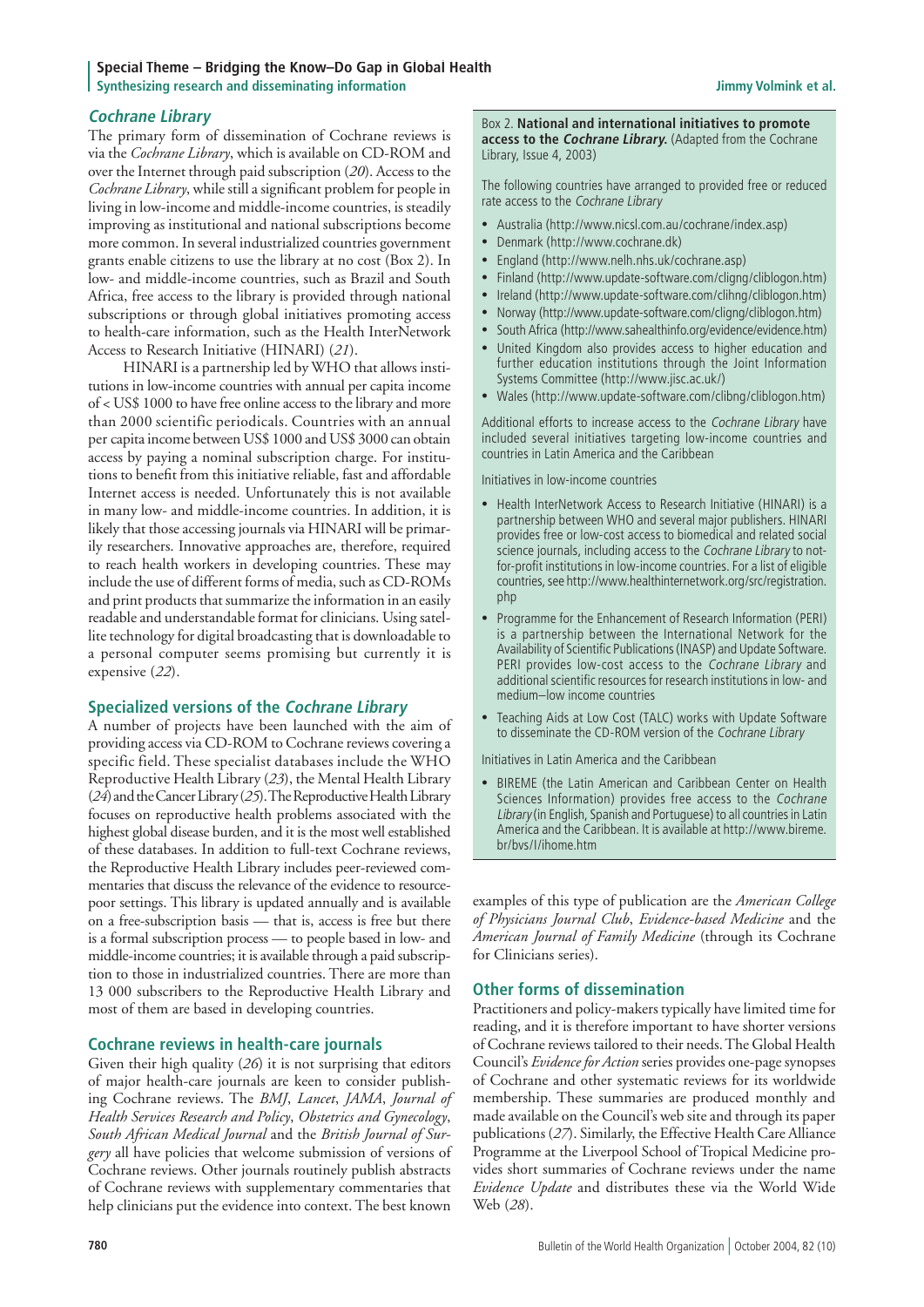### **Special Theme – Bridging the Know–Do Gap in Global Health Jimmy Volmink et al. Synthesizing research and disseminating information**

Other publications draw heavily on Cochrane reviews. *Clinical Evidence* (*29*) is a regularly updated directory of evidence published by the BMJ Publishing Group. It attempts to provide information in a user-friendly format for clinicians. Information is arranged under headings that are clinical questions typically asked by practitioners. *Clinical Evidence* provides a concise account of the state of knowledge and uncertainty about the treatment and prevention of common clinical conditions using findings from systematic reviews (frequently drawn from the *Cochrane Library*). *Clinical Evidence* is available both in print and online, and is widely distributed in Europe and North America. It is also available to qualifying low- and middle-income countries through the HINARI gateway (*21*).

## **Impact of the Cochrane Collaboration**

Evidence generated by the Cochrane Collaboration is undoubtedly reaching an ever- increasing readership. But is it making a difference? The proponents of evidence-based health care have been accused of failing to use their own rigorous criteria to evaluate their impact on practice and policy (*30*). However, the complex nature of behaviour change within professional practice and the multiple influences on policy development (*31*) mean that the true impact of the collaboration may be difficult to test. Silagy et al. (*32*) warn that it is important not to evaluate the effects of such a group prematurely or use inappropriate outcomes. With these caveats in mind we offer the following as useful indicators of the impact of the collaboration.

First, there is growing evidence that practitioners, policymakers, educators and consumers are giving more attention to Cochrane reviews. The evidence for this is as follows:

- 1. subscriptions to the *Cochrane Library* have grown, with a large number of countries seeking access to the library for their citizens (Box 2);
- 2. in many health-care training institutions use of the *Cochrane Library* is incorporated into undergraduate curricula;
- 3. interactive post-graduate training programmes and continu ing medical education programmes drawing on Cochrane reviews have been launched in many parts of the world. For example, the Effective Health Care Alliance Programme has implemented the Better Births Initiative (*33*); there are edu cational workshops based on the Reproductive Health Library (*24*); and the Evidence-based Reproductive Health work shop and a board game have been developed by the South African Cochrane Centre (*34*);
- 4. those involved in developing clinical practice guidelines are increasingly basing their recommendations on Cochrane reviews, e.g. national asthma guidelines in several countries including Australia, Canada and India;
- 5. the Cochrane Collaboration and WHO's Essential Drugs and Medicines department work together on the revisions and updates of the List of Essential Medicines (*35*);
- 6. consumer health web sites quote Cochrane reviews as their source of evidence on the effects of interventions, e.g. Informedhealthonline (http://www.informedhealthonline. org/item.aspx).

Two examples show how Cochrane reviews are beginning to influence far-reaching health policies. WHO has long promoted the use of oral rehydration solution (ORS) with a specific sugar and salt content to treat dehydration associated with diarrhoea. While it is effective for reducing mortality regardless of the

cause of diarrhoea, the standard ORS formulation does not lower stool output or duration of diarrhoea, thus reducing its acceptability in many communities. A WHO–UNICEF expert committee recently recommended that countries move away from manufacturing and using a standard ORS in favour of a reduced osmolarity formula (*36*). This decision was influenced by a Cochrane review demonstrating that a reduced osmolarity ORS is safe and more effective than the standard ORS (*37*). It has been predicted that the global adoption of this new ORS formula will prevent 14 000 deaths and save US\$ 7.1 million for every 1 million episodes of diarrhoea (*36*).

A second example concerns the reintroduction of amodiaquine to treat malaria. Amodiaquine, previously banned following case reports of haematological side effects in people using the drug for malaria prophylaxis, was reintroduced to WHO's essential drugs list for the treatment of malaria in 2003. This followed the publication of a Cochrane review that included a number of unpublished studies and reports published in languages other than English that showed for the first time that the drug was more effective than and as safe as chloroquine (*38*).

The second indicator of the impact of the collaboration is that funders and research ethics committees are starting to heed the message propagated by the collaboration that new research should be undertaken in the light of systematic reviews of relevant research. The UK National Health Service's Health Technology Assessment Programme and the British, Dutch and South African medical research councils now require researchers to conduct systematic reviews before they consider funding specific trials. In Denmark, the national research ethics committee system requires that researchers applying for ethical approval of new research prove that the proposed study is necessary by providing an adequate synthesis of existing research.

The third indicator of the collaboration's impact is that its centralized database of controlled trials, which is accessible through the *Cochrane Library*, has become a valuable resource for those conducting systematic reviews or searching for trials. The database comprises more than 400 000 reports of studies; thus it is the most comprehensive source of information on trials in the world and includes citations that may not be available through widely used bibliographic databases, such as Medline and EMBASE, citations available in languages other than English, those available only in conference proceedings, and even previously unpublished material (*39*). As part of this international effort to locate and register existing trials, the South African Cochrane Centre has embarked upon a unique initiative called the African Trials Register (*40*). This project involves tracking down all controlled trials conducted in Africa by searching global and regional bibliographic databases and hand-searching African journals. The African Trials Register aims to ensure that the results of trials conducted in Africa do not disappear and are available for inclusion in systematic reviews (*41*).

The collaboration and its members have also called for prospective registration of all randomized controlled trials throughout the world so that the progress of a trial and its results, whether published or not, will be in the public domain or at the very least be available to researchers (*42*).

Finally, methodological research undertaken by members of the Cochrane Collaboration has contributed to improving the quality of systematic reviews. Such research spans the entire systematic review process including identifying hard-to-find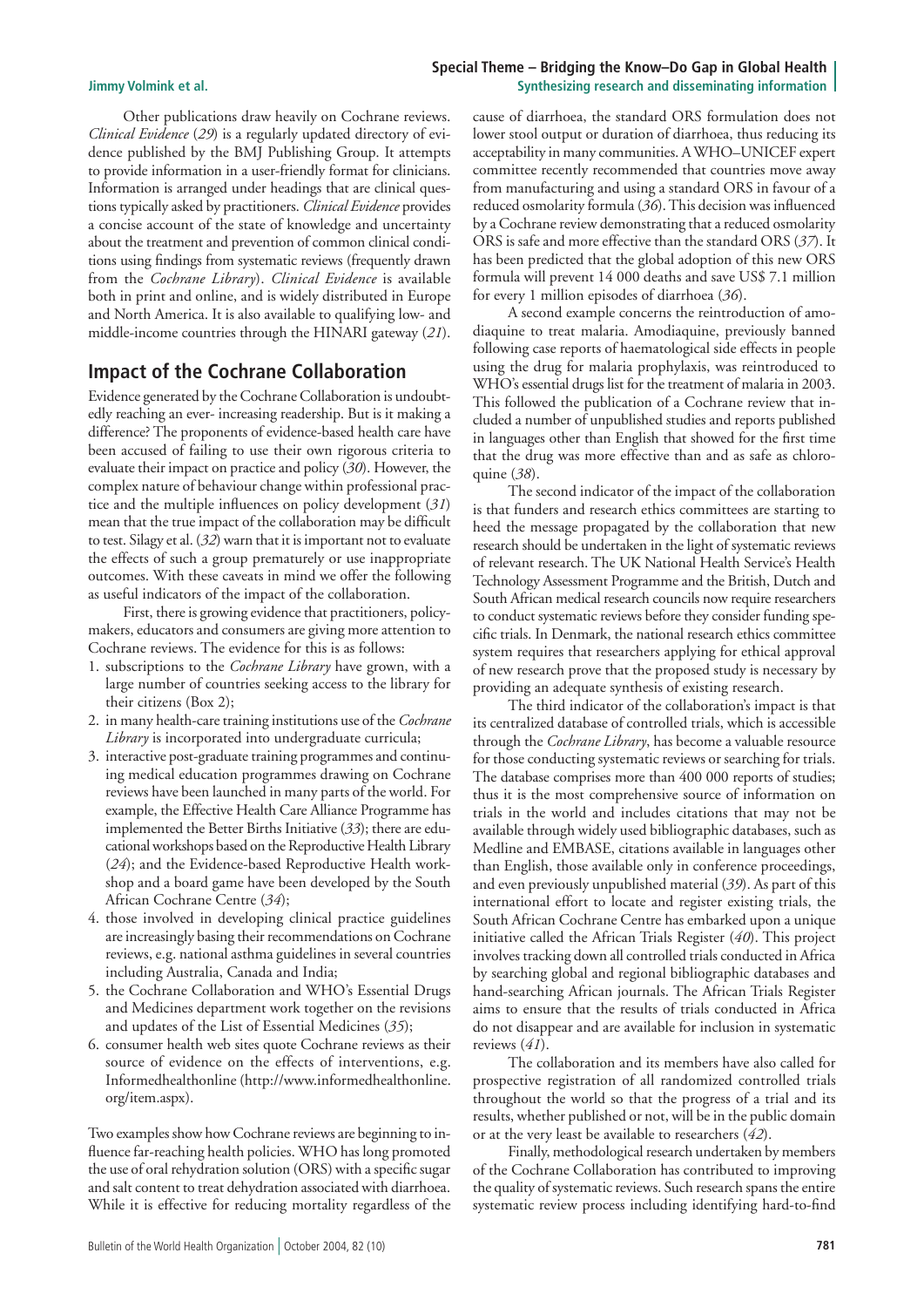### **Special Theme – Bridging the Know–Do Gap in Global Health Synthesizing research and disseminating information Synthesizing Jimmy Volmink et al. Jimmy Volmink et al.**

trials, assessing the quality of trials, managing and analysing data, and editing reviews. This work, along with similar efforts made outside the collaboration, is documented in the Cochrane Methodology Register in the *Cochrane Library*.

# **The way ahead**

The Cochrane Collaboration has launched a global effort to make the best available evidence on the effects of health-care interventions available to health-care decision-makers. In its 10 years of existence it has made immense strides in terms of producing and disseminating systematic reviews. This information is starting to have a significant impact on education, practice, research and policy. However, much work lies ahead.

Substantial resources and considerable commitment will be required to prepare reviews on as yet untouched topics and to continually update these reviews in the future. The proportion of Cochrane reviews addressing health issues relevant to people living in less-developed countries is still small (*43*, *44*). However, this is changing. The collaboration, governed as it is by the principles of building on the enthusiasm of individuals, ensuring relevance and enabling wide participation, is actively encouraging reviewers from developing countries to participate through its Developing Country Initiative. There is also a

pressing need for reviews focusing not only on individual-level determinants of health but also on the often more important macro-level determinants (*45*). To address these gaps, specific Cochrane entities have been established, including the Effective Practice and Organisation of Care Collaborative Review Group and the Health Promotion and Public Health Field. Plans are under way for the registration of a group that will focus on systematic reviews of interventions to promote health equity (P. Tugwell, personal communication, 2003).

At the very least, the collaboration can be said to have increased access to vital knowledge on the effects of health care. It has been effective in criticizing complacent and uncritical forms of health care based on assumptions of benefit rather than proof and encouraging an evidence-based approach to practice, training, research and policy-making (*45*). Promoting a collaborative rather than a competitive philosophy has allowed researchers from all over the world to work together to gather the evidence required to make informed health-care decisions. It remains to be seen to what extent the efforts of the Cochrane Collaboration will move evidence-based health care from rhetoric to reality in the long term.  $\blacksquare$ 

**Conflicts of interest:** none declared.

### **Résumé**

### **Collaboration Cochrane : comment relier synthèse et diffusion des travaux de recherche et gestion des connaissances**

À l'âge de l'information, la synthèse des travaux de recherche constitue un outil particulièrement utile pour garder la trace des recherches scientifiques et donner un sens aux gros volumes de données souvent contradictoires tirées des études primaires. La Collaboration Cochrane est une initiative mondiale pour aider les personnes à prendre des décisions éclairées concernant les soins de santé, en préparant et en tenant à jour des revues systématiques des effets des interventions thérapeutiques et préventives, et en favorisant l'accès à ces revues. Le présent article place le travail de la Collaboration Cochrane dans une perspective

historique, explique ce qu'est une revue Cochrane et décrit les initiatives pour promouvoir la diffusion dans le monde entier des informations synthétisées. Il examine également l'émergence de preuves attestant l'impact des activités de la Collaboration sur la pratique, la politique, la recherche et la formation médicales. Enfin, il souligne la nécessité de renforcer les investissements dans la préparation et le maintien à jour des revues Cochrane, notamment celles traitant de questions sanitaires relatives à des personnes vivant dans des pays à revenu faible ou moyen.

### **Resumen**

### **La síntesis y difusión de investigaciones como eslabón fundamental de la gestión de conocimientos: la Cochrane Collaboration**

En la actual era de la información, la síntesis de investigaciones es una herramienta particularmente valiosa para conocer los últimos trabajos científicos y extraer sentido de las grandes cantidades de datos, con frecuencia conflictivos, aportados por los estudios primarios. La Cochrane Collaboration es una iniciativa mundial que tiene por objeto «ayudar a las personas a tomar decisiones fundamentadas acerca de la atención de salud, procediendo para ello a preparar, mantener y divulgar revisiones sistemáticas sobre los efectos de la atención sanitaria». En este artículo analizamos los trabajos de la Cochrane Collaboration desde una perspectiva

histórica, explicamos en qué consiste una revisión Cochrane y describimos diversas iniciativas destinadas a promover la difusión mundial de información sintetizada. También examinamos los nuevos datos disponibles acerca del impacto de la Cochrane Collaboration en la práctica, las políticas, las investigaciones y la educación sanitarias. Por último, destacamos la necesidad de hacer una mayor inversión en la preparación y el mantenimiento de las revisiones Cochrane, en particular de las que abordan temas de salud de especial interés para las personas que viven en los países de ingresos bajos y medios.